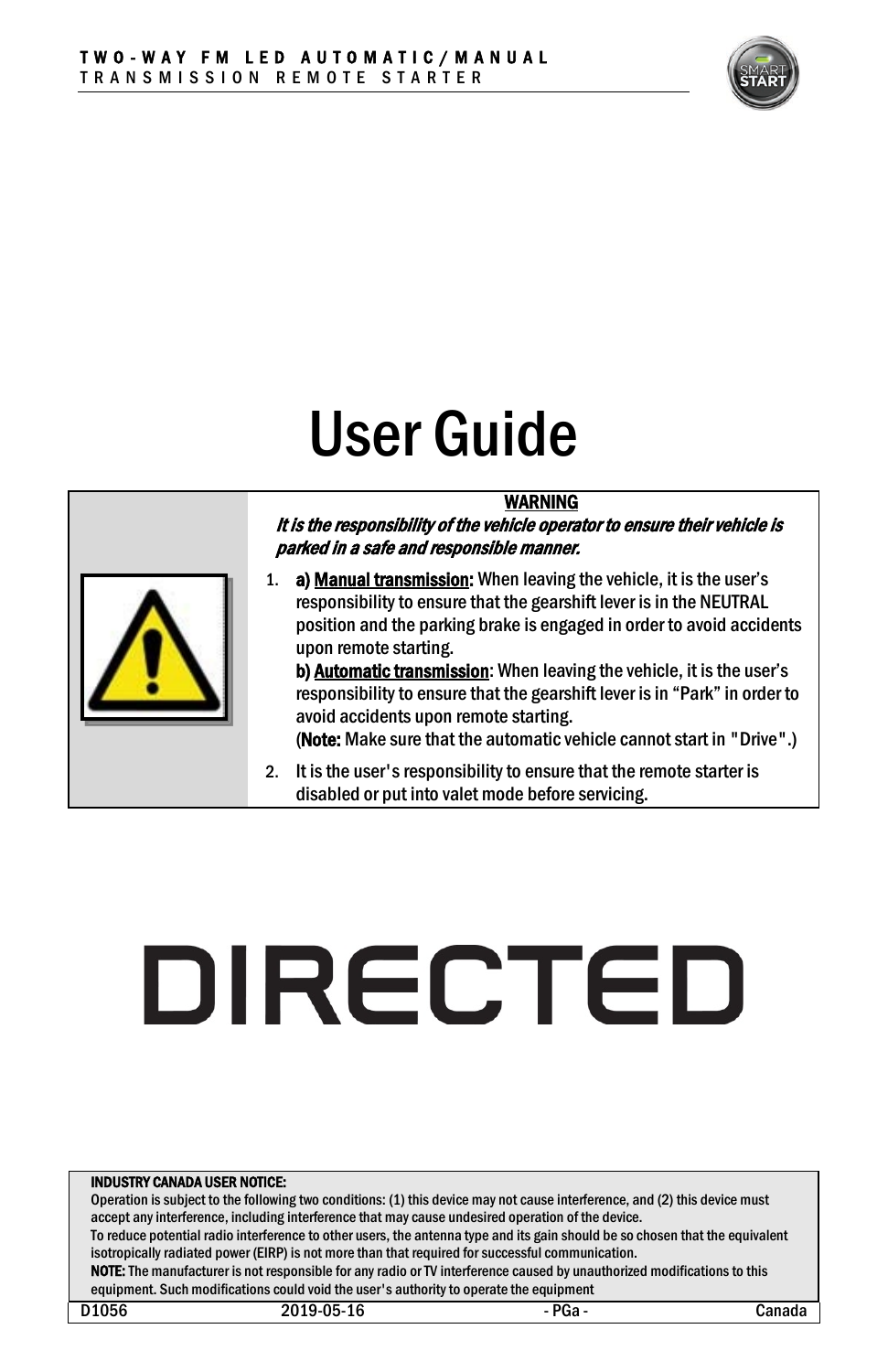#### **Table of Contents**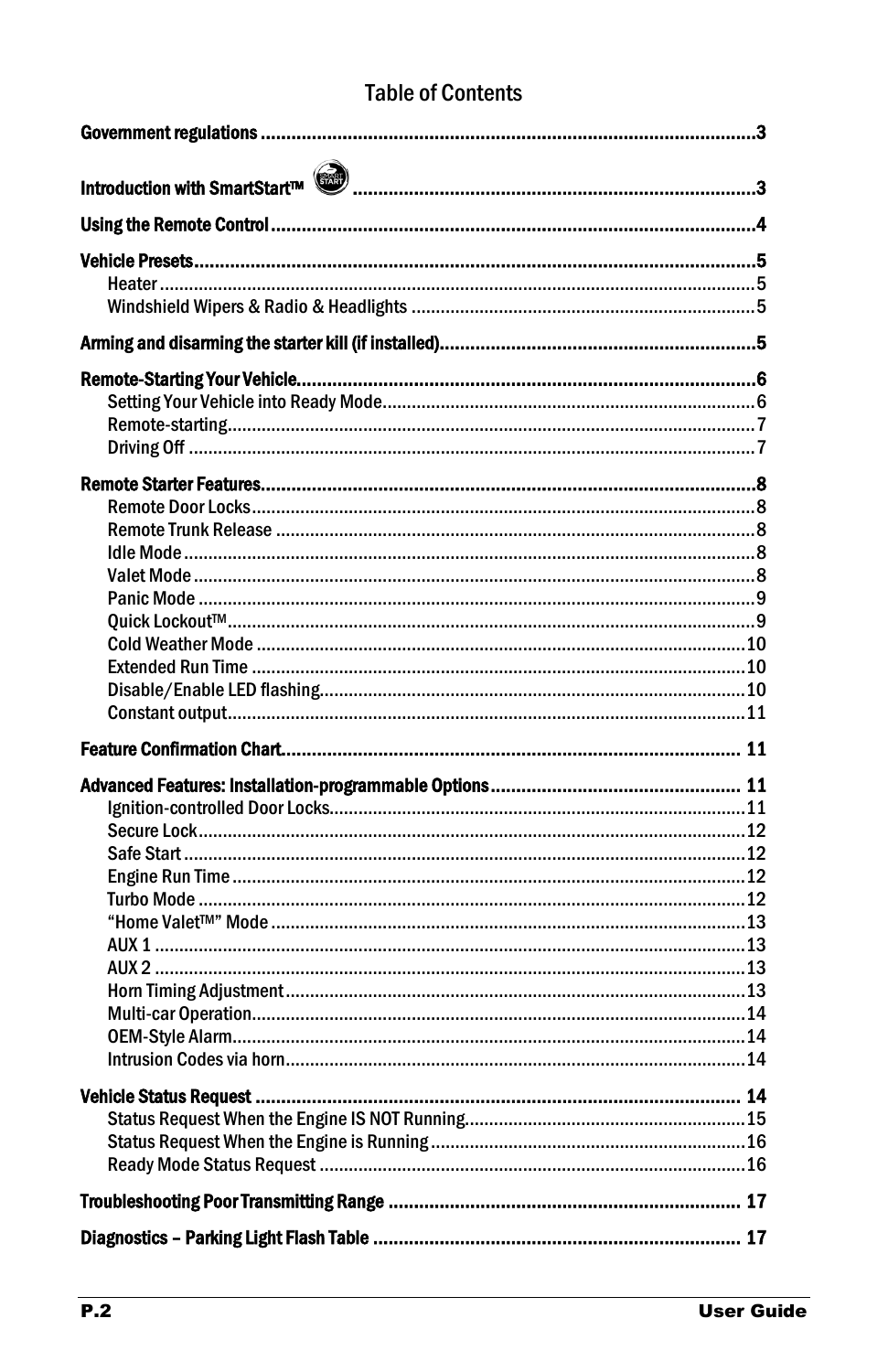## <span id="page-2-0"></span>*Government regulations*

This device complies with part 15 of the FCC Rules. Operation is subject to the following two conditions: (1) This device may not cause harmful interference, and (2) this device must accept any interference received, including interference that may cause undesired operation.

This equipment has been tested and found to comply with the limits for a Class B digital device, pursuant to part 15 of the FCC Rules. These limits are designed to provide reasonable protection against harmful interference in a residential installation. This equipment generates and can radiate radio frequency energy and, if not installed and used in accordance with the instructions, may cause harmful interference to radio communications. However, there is no guarantee that interference will not occur in a particular installation. If this equipment does cause harmful interference to radio or television reception, which can be determined by turning the equipment off and on, the user is encouraged to try to correct the interference by one or more of the following measures:

- Reorient or relocate the receiving antenna.
- Increase the separation between the equipment and receiver.
- Connect the equipment into an outlet on a circuit different from that to which the receiver is connected.
- Consult the dealer or an experienced radio/TV technician for help.

This device complies with the Industry Canada Radio Standards Specification RSS 210. Its use is authorized only on a no-interference, no-protection basis; in other words, this device must not be used if it is determined that it causes harmful interferences to services authorized by IC. In addition, the user of this device must accept any radio interface that may be received, even if this interference could affect the operation of the device.

Warning! Changes or modifications not expressly approved by the party responsible for compliance could void the user's authority to operate this device.

## <span id="page-2-1"></span>*Introduction with SmartStart™*

This is a state-of-the-art remote car starter system. The system is packed with advanced features such as priority access to the driver's door (commodity features), the Safe Start children safety feature and SmartStart™.

SmartStart™ is a groundbreaking technology that enables your remote starter features to be accessed by your smartphone. Features include keyless entry, trunk release, panic, remote start/stop toggle and alarm notifications<sup>1</sup>. Note: SmartStart™ must be professionally installed. For more information, see your nearest authorised Directed Canada dealer.

With many advanced functions, this product will satisfy any one of your expectations from high-end commodity and security systems, without neglecting any standard feature commonly offered by entry-level starters.

<span id="page-2-2"></span> <sup>1</sup> Certain conditions apply. See your authorised Directed Canada dealer.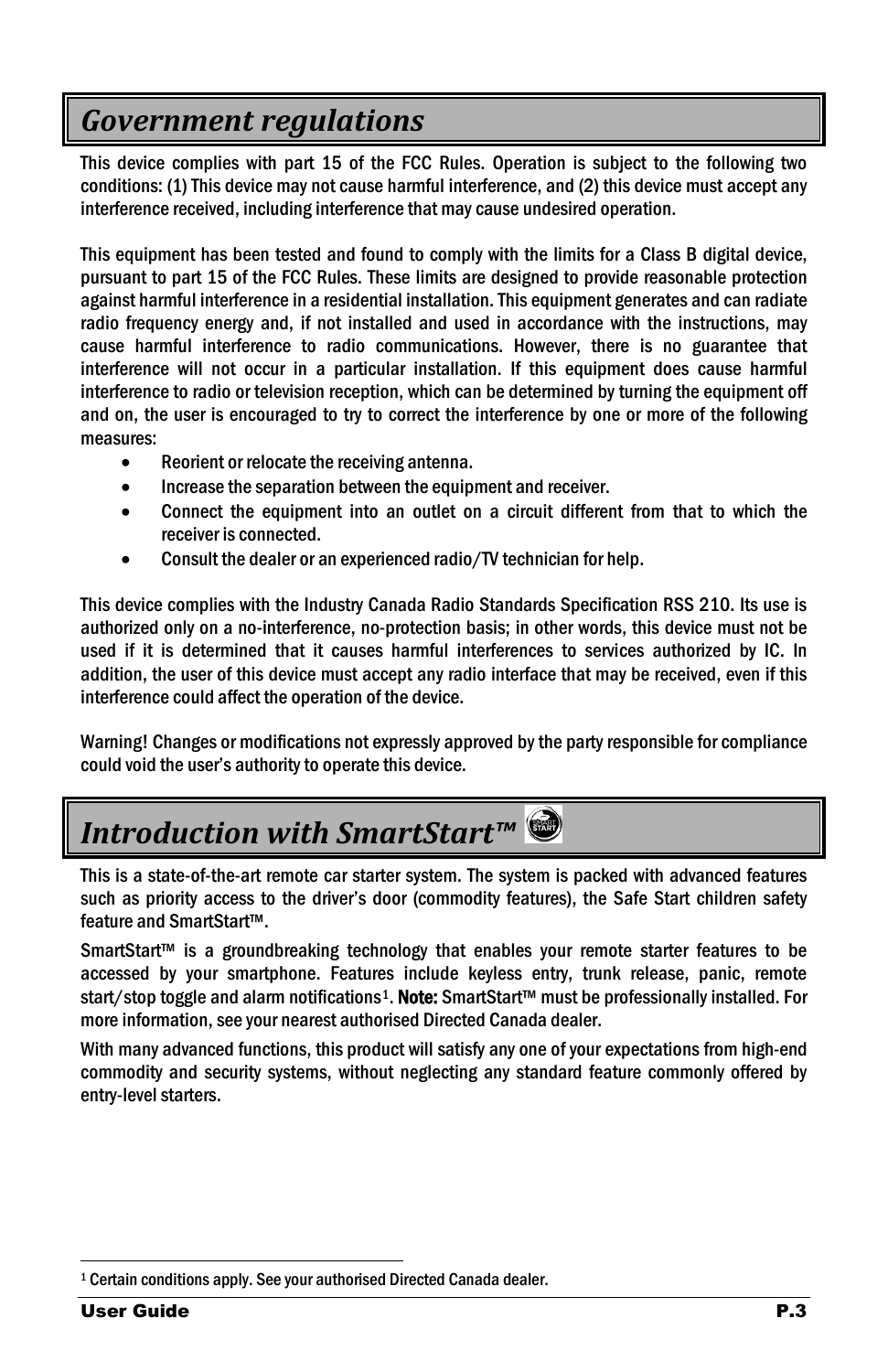## <span id="page-3-0"></span>*Using the Remote Control*

Your remote starter is equipped with a 5-button multi-channel remote control. It can operate two independent vehicles equipped with a remote starter (see Multi-car operation section on page[-14\).](#page-13-0) The functions of the transmitter are as follows:

#### 2-way LED remote

|                           | <b>LOCK:</b> Locks the doors and arms the<br>STARTER KILL (if installed).                                                                                                                                                                      |
|---------------------------|------------------------------------------------------------------------------------------------------------------------------------------------------------------------------------------------------------------------------------------------|
|                           | <b>UNLOCK:</b> Unlocks the doors and<br>disarms the STARTER KILL (if installed).<br>Activates the <b>AUX 1</b> output if Priority<br>Door Access is configured.                                                                                |
|                           | <b>TRUNK:</b> Opens the <b>TRUNK</b> or activates<br>the <b>AUX 3</b> output.<br><b>Note:</b> Trunk option must be installed.                                                                                                                  |
|                           | <b>START/STOP:</b> Remote starts or stops<br>the engine. Gets the system into Cold<br>Weather mode by pressing the <b>SHIFT</b><br>button and then pressing and holding<br>the START/STOP button for 3 seconds.<br><b>Note:</b> Icon may vary. |
| AUX<br>(icon may<br>vary) | <b>AUX:</b> This button serves as a second<br>function button.<br>This button allows assigning different<br>functions to any of the other four<br>buttons.                                                                                     |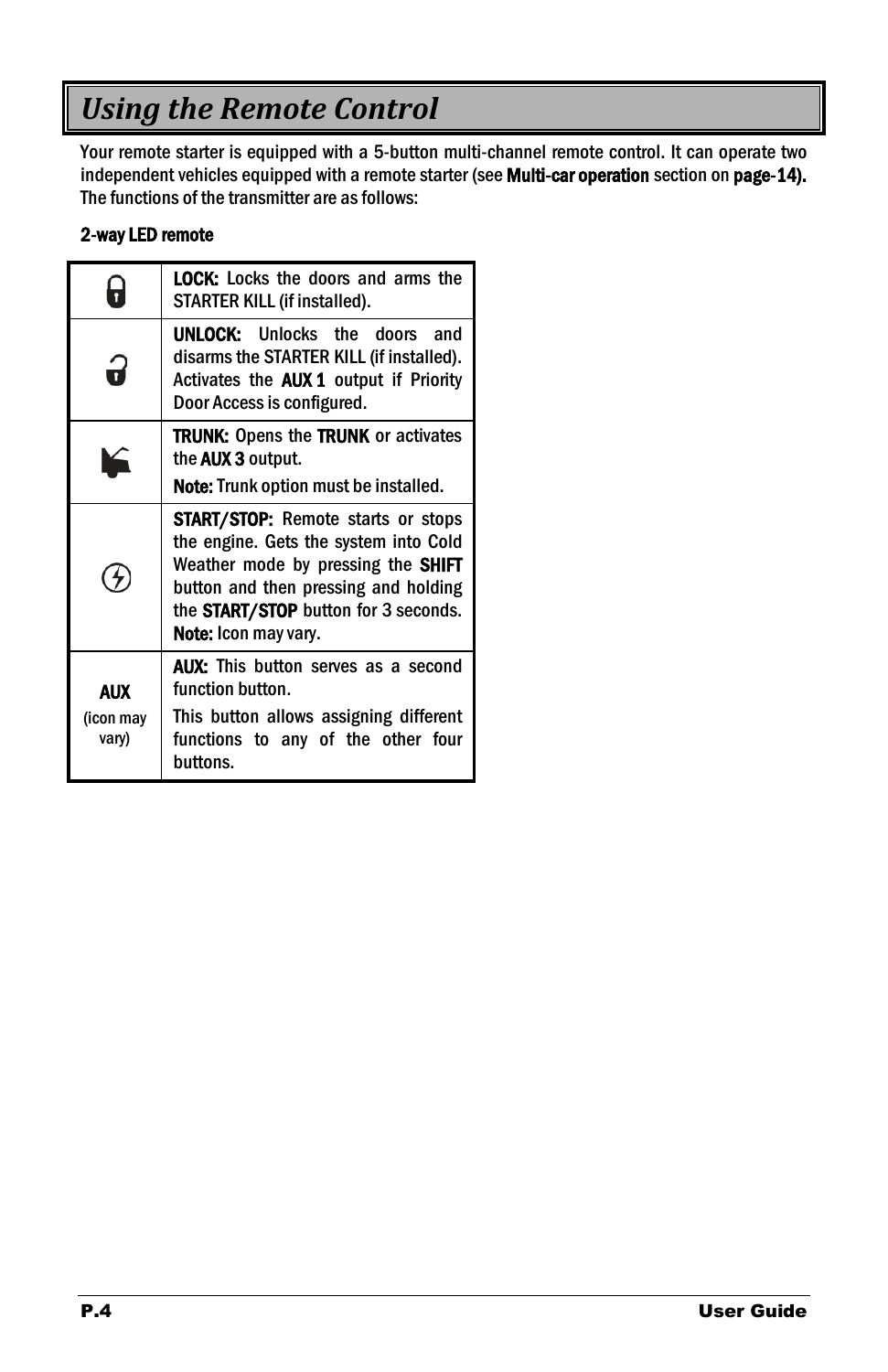#### 1-way companion remote (where available)

| 7                                | <b>LOCK:</b> Locks the doors and arms the STARTER KILL (if<br>installed).                                                                                                                                                                          |
|----------------------------------|----------------------------------------------------------------------------------------------------------------------------------------------------------------------------------------------------------------------------------------------------|
| 3                                | <b>UNLOCK:</b> Unlocks the doors and disarms the STARTER<br>KILL (if installed). Activates the AUX 1 output if Priority<br>Door Access is configured.                                                                                              |
| $\blacktriangleright$            | <b>TRUNK:</b> Opens the TRUNK or activates the AUX3<br>output.<br><b>Note:</b> Trunk option must be installed.                                                                                                                                     |
| ヶ                                | <b>START/STOP:</b> Remote starts or stops the engine. Gets<br>the system into Cold Weather mode by pressing the<br><b>SHIFT</b> button and then pressing and holding the<br><b>START/STOP</b> button for 3 seconds. <b>Note:</b> Icon may<br>vary. |
| <b>AUX</b><br>(icon may<br>vary) | <b>AUX:</b> This button serves as a second function button.<br>This button allows assigning different functions to any<br>of the other four buttons.                                                                                               |

Model: ASRF1501 FCC: EZSNAH1501 IC: 1513A-NAH1501

Product numbers: ASRF-1501 GSRF-1501 ASRF-1503

GSRF-1503

## <span id="page-4-0"></span>*Vehicle Presets*

#### <span id="page-4-1"></span>**Heater**

When leaving the vehicle it is recommended to preset the accessory controls in preparation for the next remote start. Settings for the blower motor (fan), front and rear, should not be left on HIGH. It is recommended to leave the settings on LOW or MEDIUM instead.

#### <span id="page-4-2"></span>**Windshield Wipers & Radio & Headlights**

Certain vehicles require the radio and / or windshield wiper and / or headlight circuits to become energized while running under remote start. When leaving the vehicle you must ensure that the windshield wiper and headlight switches are OFF. Leaving the headlight switch ON on certain types of vehicles could cause them to remain ON even after remote starter shut down, resulting in a dead battery.

## <span id="page-4-3"></span>*Arming and disarming the starter kill (if installed)*

This added security feature will prevent the vehicle from starting with the Ignition key when the starter kill is armed. If the system was installed with the starter kill option, the vehicle will not be able to start with the key unless the system has been unlocked first or put into Valet Mode (pag[e 8\).](#page-7-4)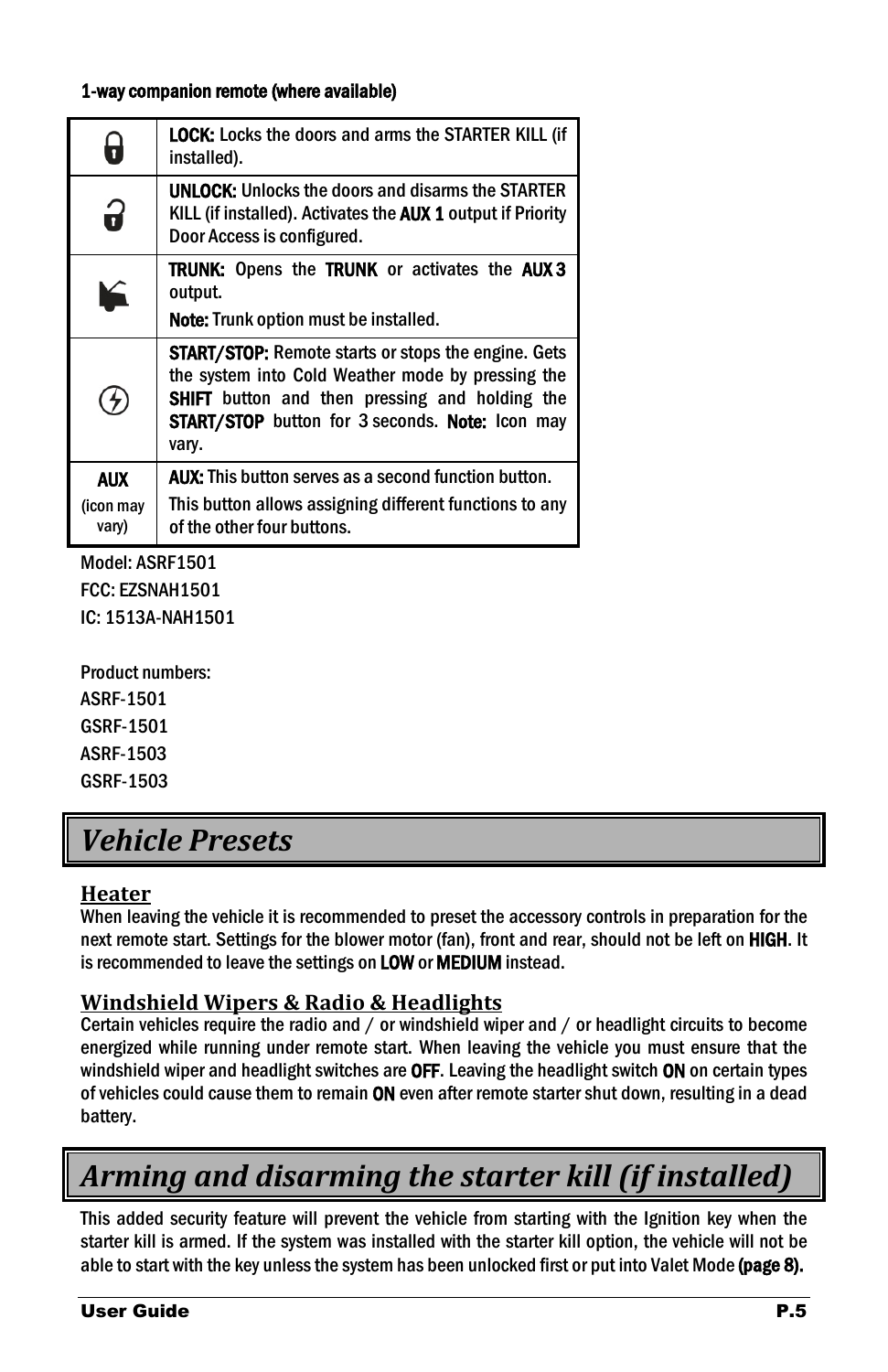Note: If the Starter Kill is installed, the vehicle will benefit from a protection against starter motor damage that could occur after remote-starting the engine should the user, by force of habit, turn the ignition key to the CRANK position.

The Starter Kill (if installed) can be configured by the installer either to Passive Mode (so as to arm automatically) or Active Mode (so as to require the user's intervention for arming). By default, the Remote Car Starter is configured to Passive Mode.

#### Passive mode:

To arm the Starter Kill:

Press the **button** on the transmitter.

OR

- Let the Starter Kill arm automatically 1 minute (by default) or 3 minutes (if configured this way) after the ignition is turned OFF or once the last door is closed (if the doors are monitored). The parking lights will flash once.
	- The LED on the antenna will flash quickly during the countdown preceding the activation of the Starter Kill.
	- Once the activation countdown expires, the LED will send a series of quick double flashes to indicate that the Starter Kill is now armed.

To disarm the Starter Kill:

- Press the  $\Box$  button on the transmitter.
	- The Starter Kill will automatically rearm itself after 1 minute (by default) or 3 minutes (if configured this way) if no door is left opened (if the doors are monitored) and the ignition is not turned ON.

#### Active Mode:

To arm the Starter Kill:

- Press the  $\bigcirc$  button on the transmitter.
	- The parking lights will flash once.
	- The LED on the antenna will flash slowly.
	- If remote door locks are installed, this will also lock the doors and arm the OEM-style alarm (if configured).

To disarm the Starter Kill:

- Press the **button** on the transmitter.
	- The parking lights will flash twice.
	- The LED on the antenna will remain OFF.
	- If remote door locks are installed, this will also unlock the doors and disarm the OEMstyle alarm (if configured).

## <span id="page-5-0"></span>*Remote-Starting Your Vehicle*

#### <span id="page-5-1"></span>**Setting Your Vehicle into Ready Mode**

If your vehicle has a manual transmission you must read the following indications. In order to start the vehicle by remote, the unit must first be set to Ready Mode. If the unit is not set to Ready Mode, it cannot remote start the vehicle.

Please note that Ready Mode can be enabled by the remote or the handbrake, depending on the option that was selected by your installer. Therefore, you must follow the appropriate procedure between the two described below in order to set your vehicle into Ready Mode.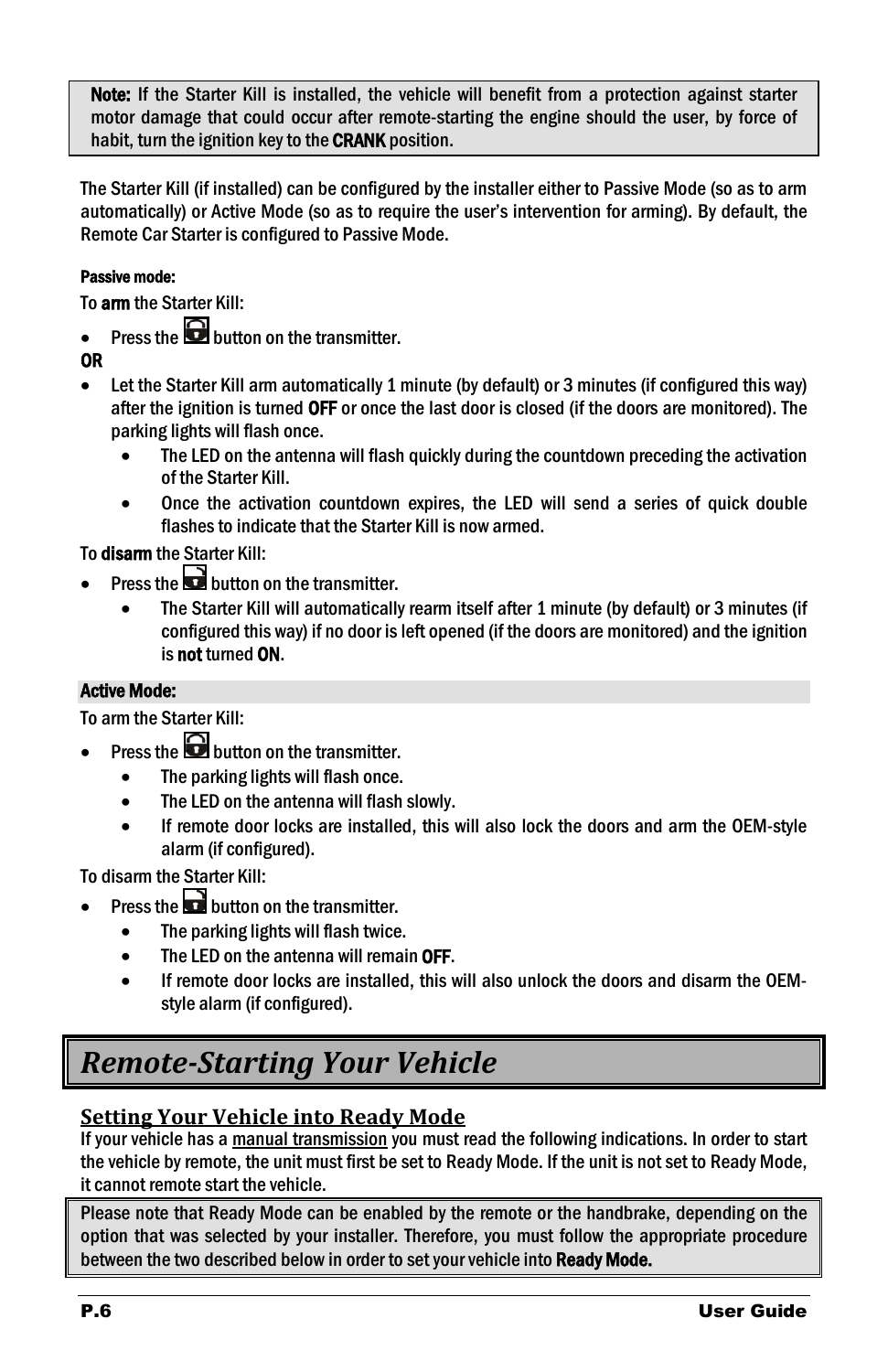Once the system is set to Ready Mode, the vehicle can be remote started and stopped at any time. The system will exit Ready Mode if a door, the hood or the trunk is opened, if the brake pedal is pressed, if the parking brake is disengaged or if the ignition key is turned to the IGNITION ON (RUN) position.

To set the system to Ready Mode:

| If Ready Mode is enabled by remote                                                                                                                                                                                                                       |                                                                                                                                                                                                                          |                                                | If Ready Mode is enabled by handbrake                                                                                                |  |
|----------------------------------------------------------------------------------------------------------------------------------------------------------------------------------------------------------------------------------------------------------|--------------------------------------------------------------------------------------------------------------------------------------------------------------------------------------------------------------------------|------------------------------------------------|--------------------------------------------------------------------------------------------------------------------------------------|--|
| position.                                                                                                                                                                                                                                                |                                                                                                                                                                                                                          |                                                | 1. Ensure that all the doors, hood and trunk are closed. Make sure that the gear selector is in the neutral                          |  |
| 2. With the engine running, apply the parking brake<br>once and release the brake pedal.                                                                                                                                                                 |                                                                                                                                                                                                                          | twice within 10 sec.                           | 2. With the engine running, apply the parking brake                                                                                  |  |
| 3. Within 20 sec. of engaging the parking brake,<br>press and hold $\Box$ , $\Box$ or $\Box$ on the transmitter<br>(SmartStart™ uses only the SmartStart™ icon).<br>The parking lights will flash 3 times quickly and<br>remain lit. Release the button. |                                                                                                                                                                                                                          | remain lit.                                    | 3. Make sure to release the brake pedal.<br>The parking lights will flash 3 times quickly and                                        |  |
| 4. Remove the key: the engine will keep on running.<br>5. Exit the vehicle. All doors should be closed, including the hood and trunk.                                                                                                                    |                                                                                                                                                                                                                          |                                                |                                                                                                                                      |  |
| 6. THERE ARE THREE POSSIBLE OPTIONS TO COMPLETE READY MODE (programmable by installer)                                                                                                                                                                   |                                                                                                                                                                                                                          |                                                |                                                                                                                                      |  |
| <b>OPTION 1: No lock</b>                                                                                                                                                                                                                                 |                                                                                                                                                                                                                          | <b>OPTION 2: Manual shut down</b><br>(default) | <b>OPTION 3: Automatic shut down</b>                                                                                                 |  |
| The engine stops.                                                                                                                                                                                                                                        | The engine keeps going until you<br>press either;<br>to lock the doors and shut<br>down the engine:<br>to unlock the doors and shut<br>down the engine:<br>to shut down the engine<br>C.<br>without affecting the doors. |                                                | The engine runs for 8 sec. then<br>locks the doors before finally<br>shutting<br>down<br>the<br>engine,<br>without user interaction. |  |
| <b>WARNING:</b> The vehicle is not<br>armed or locked down.                                                                                                                                                                                              | <b>WARNING:</b> Engine runs until the pre-<br>programmed run time expires.                                                                                                                                               |                                                | <b>WARNING:</b> Do not leave your keys<br>in the vehicle!                                                                            |  |
| 7. The Parking lights will flash twice to indicate Ready mode is set.                                                                                                                                                                                    |                                                                                                                                                                                                                          |                                                |                                                                                                                                      |  |

#### <span id="page-6-0"></span>**Remote-starting**

- 1. Press the  $\overleftrightarrow{B}$  button for approximately 1 second and release.<br>2. The remote will beep once.
- The remote will beep once.
- 3. The remote will confirm the remote starter's activation by beeping 3 times.

If your vehicle does not start at the first attempt, the system will shut down, wait a few seconds and try to start the engine again. There will be 3 start attempts before the system gives up.

#### <span id="page-6-1"></span>**Driving Off**

With the vehicle running remotely, press the  $\mathbf{b}$  button to disarm the starter kill (if installed) and unlock the doors. Enter the vehicle and do the following:

- 1. Turn the ignition key to the IGNITION ON (RUN) position. (Do not turn the key to the CRANK position while the engine is running. This would cause the starter motor to re-engage.)
- 2. Press the brake pedal to disengage the remote starter unit.

You are now ready to drive off.

Note: On some Push-To-Start (PTS) vehicles, no takeover is possible as pressing the brakes will shut the engine down. Please talk to your technician to determine if the "Takeover mode" can be set for your vehicle.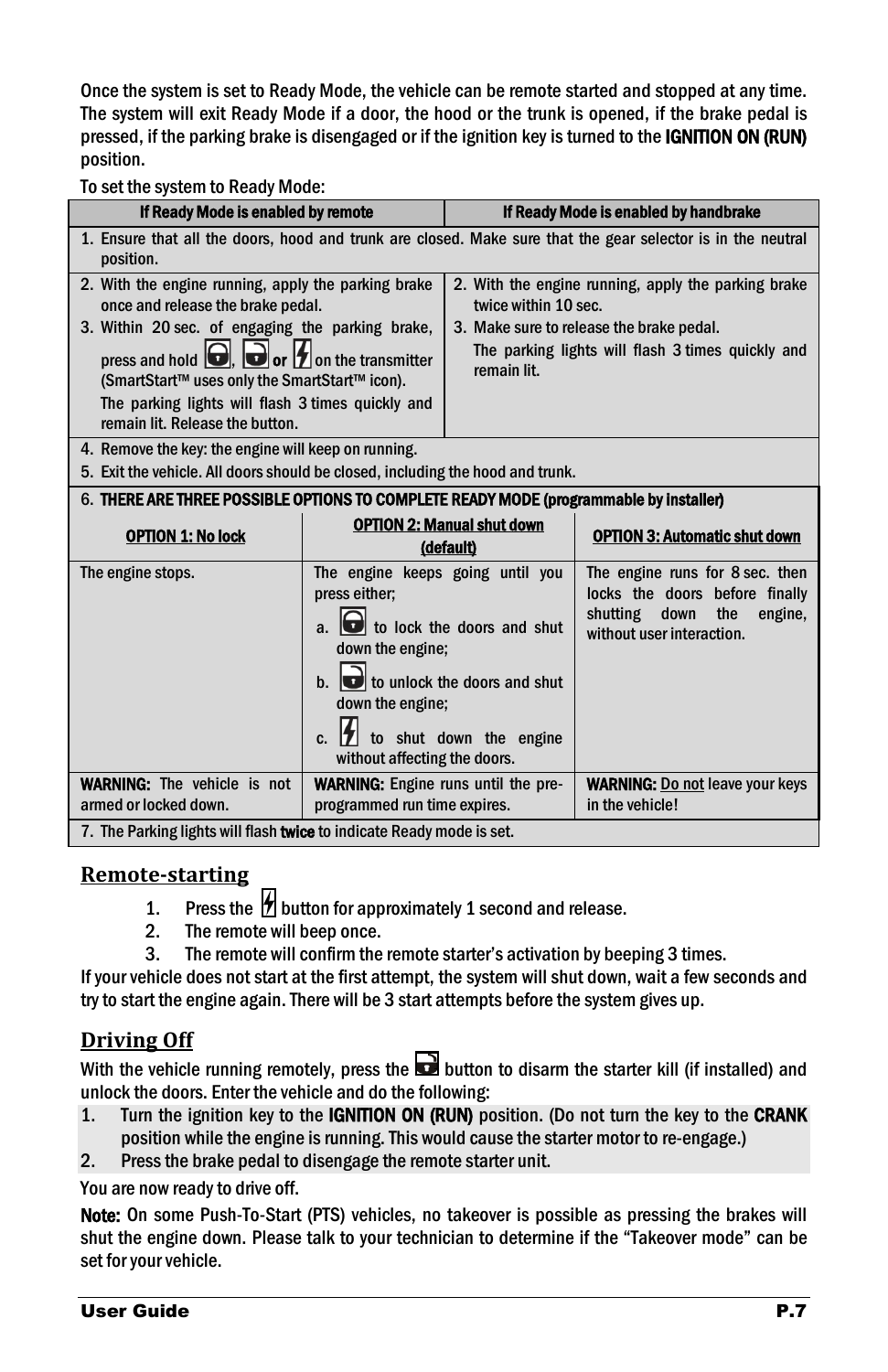## <span id="page-7-0"></span>*Remote Starter Features*

#### <span id="page-7-1"></span>**Remote Door Locks**

If your Remote Car Starter was installed with the Remote Door Locks option, you will have the convenience of remote keyless entry.

To LOCK your doors and ARM the system:

- 1. Press and hold the **button** for approx. 1 sec.
- 2. The remote will beep once to confirm locking of the doors.

To UNLOCK your doors and DISARM the system:

- 1. Press and hold the **button for approx.** 1 sec.<br>2. The remote will been twice to confirm unlocking
- The remote will beep twice to confirm unlocking of the doors.

#### <span id="page-7-2"></span>**Remote Trunk Release**

If your system was installed with the Remote Trunk Release option, you can open your trunk by

pressing the  $\blacktriangleright$  button until the remote beeps once. In addition, this will also disarm the OEMstyle alarm (if installed).

#### <span id="page-7-3"></span>**Idle Mode**

Convenience feature: Idle Mode allows you to keep the engine running and the doors locked while you stop, for example, at a convenience store or for a short delivery.

This feature allows you to let the remote starter take over control of the vehicle (i.e. no Key in the Ignition Switch) while the engine is running.

#### Activating Idle mode (Automatic transmission):

1. With the engine running, make sure to release the brake pedal and press the  $\Box$ .  $\Box$  or **H** button on the transmitter until the parking lights come ON.

Note: SmartStart™ can be setup to use the SmartStart™ icon to activate Idle mode.

- 2. Remove the ignition key from the ignition switch.
- The engine will continue running.
- 3. Exit the vehicle. All doors, the hood and trunk should be closed
- 4. Press the  $\Box$  button to lock the doors, to arm the starter kill and to arm the alarm (if available). The engine will continue running.
	- a. When re-entering the vehicle, the user must reinsert the key into the ignition and turn it to the ON position (not Crank) without pressing on the brake.
	- b. Once the key is in the ON position, press on the brake pedal to put the transmission in gear. Pressing the brake pedal at this step will cancel the remote starter takeover.
	- c. Drive off.

If your vehicle has a manual transmission, Idle Mode can be activated through the same routine as that used for Ready Mode (pag[e 6\);](#page-5-1) at the last step, press the  $\blacksquare$  button to lock the doors, arm the system and leave the engine running.

#### <span id="page-7-4"></span>**Valet Mode**

When the vehicle is in Valet Mode, the remote starter and alarm functionalities are disabled. If the vehicle needs to be serviced, or if you park it indoors, Valet Mode will prevent the engine from being remote-started accidentally.

#### Any of the following features will put the remote car starter into Valet Mode: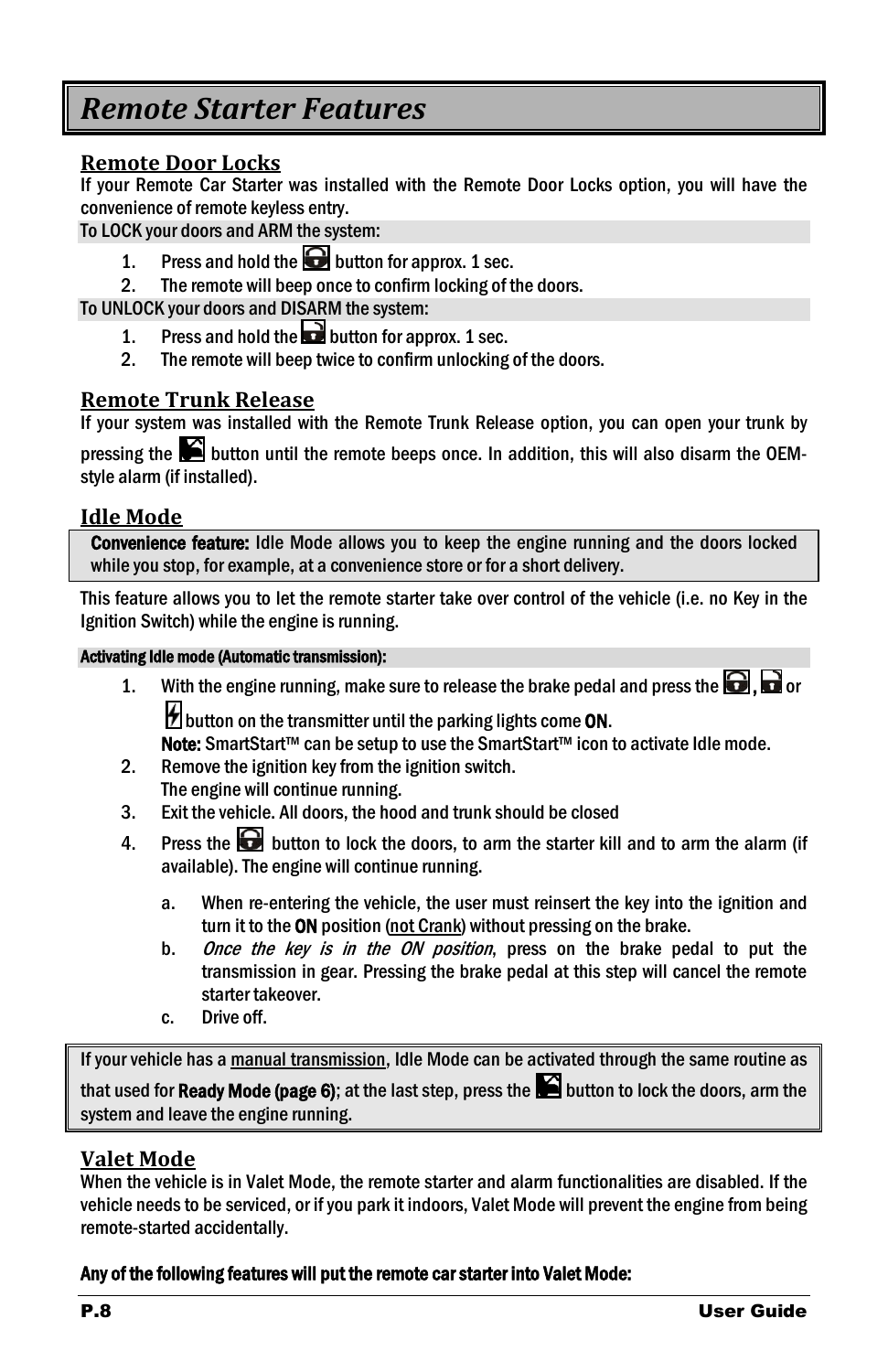Ignition Valet: This feature allows you to set Valet Mode using the ignition key. Remote valet: This feature allows you to set Valet Mode using the transmitter.

#### To put the system into Valet Mode

#### Using the KEY (Ignition Valet Mode):

- 1. Insert the ignition key into the ignition switch. Within 10 sec., cycle the ignition key to the IGNITION/RUN and OFF positions 5 times until the parking lights flash 3 times.
- 2. Turn the ignition OFF.
- 3. The LED on the antenna will stay ON indicating that the vehicle has successfully entered Valet mode.

#### Using the TRANSMITTER (Remote Valet Mode):

- 1. Press and hold the  $\Box$  and  $\Box$  buttons simultaneously until the remote beeps once, pauses, then beeps once again. Release the buttons.
- 2. The  $\bigcirc$  and  $\bigcirc$  buttons will flash 3 times.
- 3. The LED on the antenna will stay ON indicating that the vehicle has successfully entered Valet mode.

#### To take the system out of Valet Mode

#### Using the KEY (Ignition Valet Mode):

- 1. Insert the ignition key into the ignition switch. Within 10 sec., cycle the ignition key to the IGNITION/RUN and OFF positions 5 times until the parking lights flash twice.
- 2. Turn the ignition OFF.
- 3. The LED on the antenna will flash rapidly, indicating that the vehicle is now out of Valet mode.

#### Using the TRANSMITTER (Remote Valet Mode):

- 1. Press and hold the  $\Box$  and  $\Box$  buttons simultaneously until the remote beeps once, pauses, then beeps **once** again. Release the buttons.
- 2. The **and** *b* button will flash 3 times.
- 3. The LED on the antenna will flash rapidly, indicating that the vehicle is now out of Valet mode.

If someone has attempted to remote-start the vehicle while in Valet Mode; the parking lights will turn ON, then OFF, then flash twice.

#### <span id="page-8-0"></span>**Panic Mode**

Note: Panic mode can only be activated if the horn has been adequately configured by the installer.

In an emergency situation, you can activate panic mode by pressing and holding the AUX button until the horn starts honking. If the vehicle is under a remote start, the engine will shutdown automatically before setting off the horn. You can stop the horn by pressing:



(this will lock your doors and deactivate panic mode), or

(this will unlock your doors and deactivate panic mode).

Furthermore, the panic mode can be stopped by activating **Valet Mode (page[-8\)](#page-7-4)** 

\* Panic Mode will automatically shut down after 30 sec.

#### <span id="page-8-1"></span>**Quick Lockout™**

(Also called Secure Panic.) For fast protection in emergency situations, the system will LOCK all doors when you press the brake pedal while you hear the Horn sounding. (**Quick Lockout** is only available when Panic mode has been triggered.)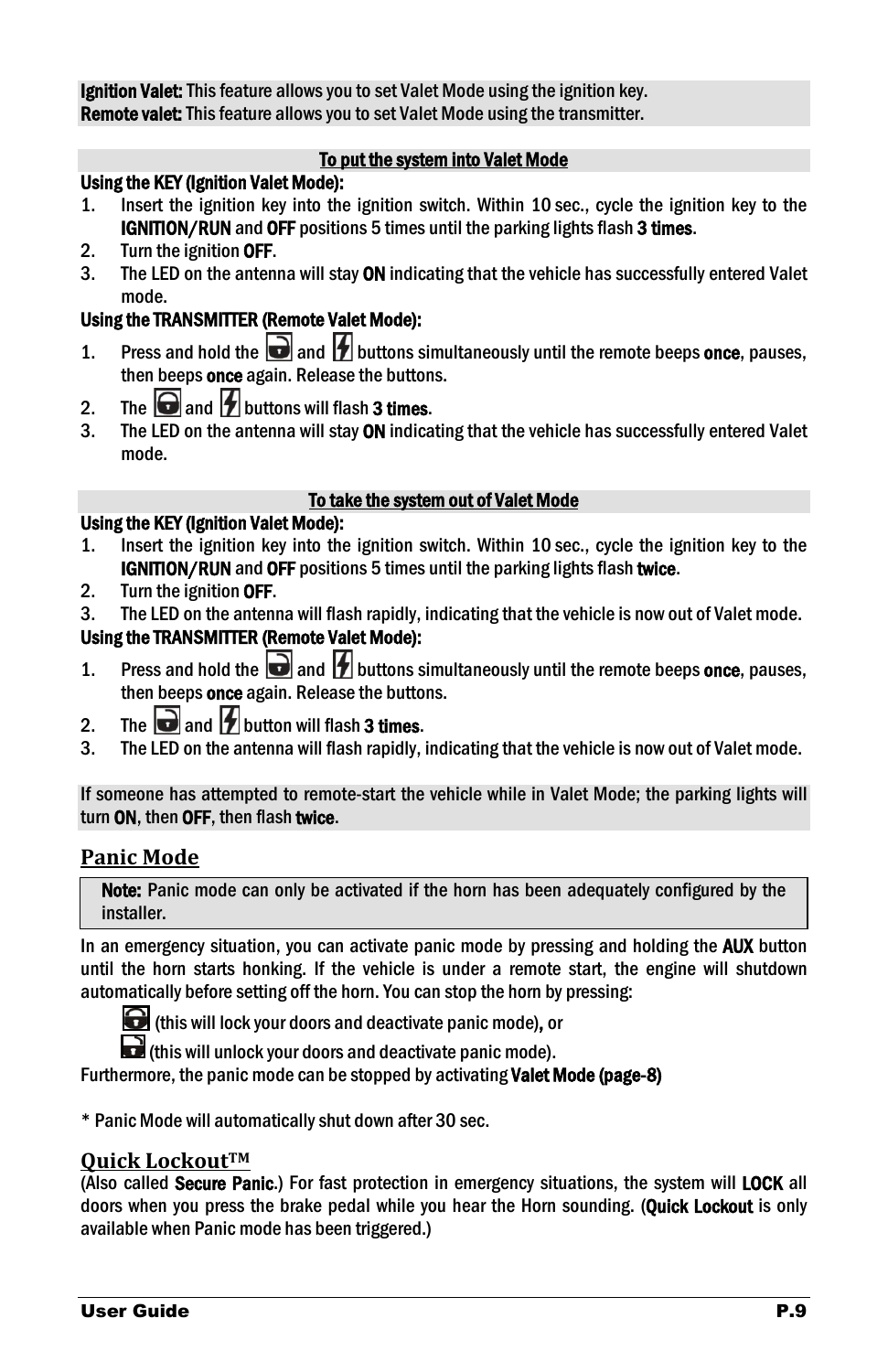#### <span id="page-9-0"></span>**Cold Weather Mode**

If the vehicle has a manual transmission, Ready mode (page[-6\)](#page-5-1) should be set before entering Cold Weather Mode. When Cold Weather Mode is active, the engine starts every 2 hours and runs for 3 minutes (or for 8 or 20 minutes with diesel engines). Cold Weather Mode automatically ends after 24 hours (or 12 starts).

To enter Cold Weather Mode (2-way remote):

- 1. Press and release the **AUX** button.
- 2. The **b**utton on the transmitter will light up.
- 3. While the **button** is still lit, press and hold the  $\mathcal{L}$  button until the remote beeps once, pause, then beeps twice.
- 4. Release the  $\overline{\mathcal{H}}$  button. Its LED will flash quickly.

To enter Cold Weather Mode (1-way remote):

- 1. Rapidly press AUX twice. The remote's LED will start flashing.
- 2. Press and hold  $\mathcal H$  until the parking lights will flash for 2 seconds, pause, and then flash 3 times.

To exit Cold Weather Mode, do any one of the following actions:

- Open the hood.
- Start the engine remotely.
- Turn the ignition key to the IGNITION ON (RUN) position.
- Press and release the **AUX** button.
	- a. The **b**utton on the transmitter will light up.
	- b. While the **button** is still lit, press and hold the  $\mathcal{B}$  button until the remote beeps once, pause, then beeps once again.
	- c. Release the  $\mathcal H$  button. Its LED will flash quickly.
- (1-way remote) Rapidly press AUX twice. The re mote's LED will start flashing. Press and hold **H** until the parking lights flash for 2 seconds, pause, and then flash twice.

To verify whether the system is in Cold Weather Mode:

- (Automatic transmissions only) Press the brake pedal: If the vehicle is in Cold Weather mode, the parking lights will remain ON while the brake pedal is pressed.
- Do the vehicle status request feature (page[-14\).](#page-13-3)

#### <span id="page-9-1"></span>**Extended Run Time**

While the vehicle is running under a remote start, press and hold the  $\mathcal H$  button until the remote beeps. This will reset the run time counter to zero and restart the run time cycle from the beginning.

Note: The extended run time procedure can only be carried out once per remote start.

To stop the vehicle, at any moment, simply press and release the  $\bm{\mathcal{W}}$  button.

**Example:** If your remote car starter is programmed for a run time of 3 minutes and your vehicle has

been running for 2 minutes already, pressing the  $\mathcal H$  button will reset the counter to zero and allow the engine to run for another cycle (in this case, 3 minutes).

#### <span id="page-9-2"></span>**Disable/Enable LED flashing**

To disable the LED: Press  $\Box$  and  $\Box$  simultaneously until the remote beeps once, pauses for 2 seconds, then beeps once again. Release the buttons. The parking lights will flash 3 times.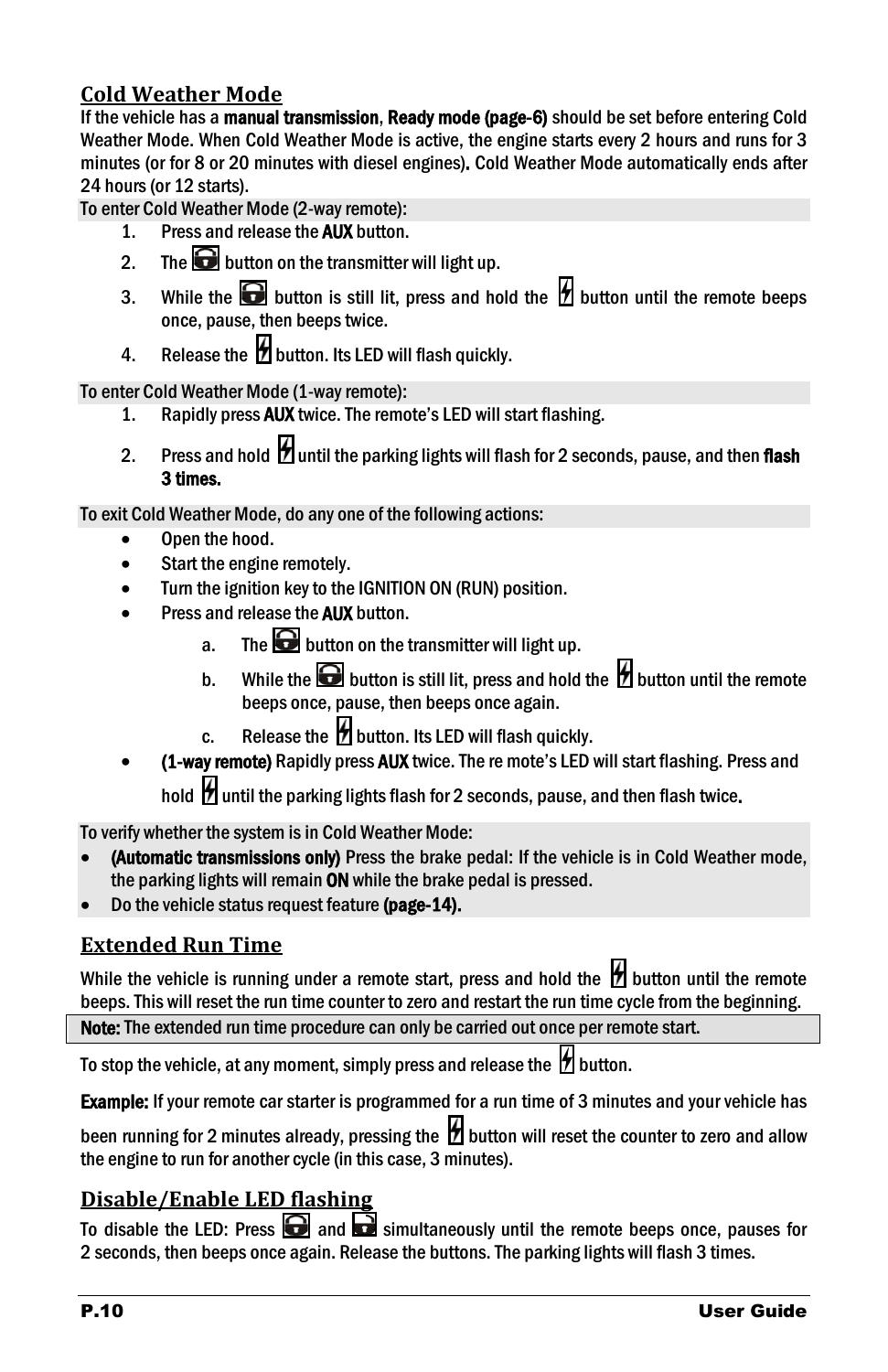To Enable the LED: Press  $\Box$  and  $\Box$  simultaneously until the remote beeps once, pauses for 2 seconds, then beeps once more. Release the buttons. The parking lights flash once.

#### <span id="page-10-0"></span>**Constant output**

Pressing and holding the  $\bigcirc$  button for more than 3 seconds will lock all doors and will send a constant pulse as long as the  $\bigodot$  button is held down (maximum of 15 seconds). This constant pulse can be configured to activate certain functionalities such as rolling up the windows – Please refer to your installer to see if your vehicle is compatible with this option.

Pressing and holding the  $\Box$  button for more than 3 seconds will unlock all doors and will send a constant pulse as long as the  $\Box$  button is held down (maximum of 15 seconds). This constant pulse can be configured to activate certain functionalities such as rolling down the windows – Please refer to your installer to see if your vehicle is compatible with this option.

## <span id="page-10-1"></span>*Feature Confirmation Chart*

| <b>Feature</b>                              | <b>LOCK</b> | <b>UNLOCK</b> | <b>TRUNK</b> | <b>START/STOP</b> | Beep(s)        |
|---------------------------------------------|-------------|---------------|--------------|-------------------|----------------|
| Lock                                        | 3 flashes   |               |              |                   | 1              |
| <b>Unlock</b>                               |             | 3 flashes     |              |                   | $\overline{2}$ |
| <b>Trunk</b>                                |             |               | 3 flashes    |                   | $\mathbf{1}$   |
| LED ON/OFF                                  | 3 flashes   | 3 flashes     |              |                   | 1              |
| <b>Start</b>                                |             |               |              | 3 flashes         | 1              |
| Running                                     |             |               |              | 3 flashes         | 3              |
| Stop                                        |             |               |              | 3 flashes         | $\overline{2}$ |
| <b>Entering Cold</b><br><b>Weather Mode</b> |             |               |              | 3 flashes         | $\overline{2}$ |
| <b>Exiting Cold</b><br><b>Weather Mode</b>  |             |               |              | 3 flashes         | $\mathbf{1}$   |
| <b>Home Valet</b>                           | 3 flashes   |               |              | 3 flashes         | $\overline{2}$ |
| <b>Valet Mode</b>                           | 3 flashes   |               |              | 3 flashes         | $\mathbf{1}$   |
| <b>Exit Valet Mode</b>                      |             | 3 flashes     |              | 3 flashes         | $\mathbf{1}$   |
| <b>Fail Start Attempt</b>                   |             |               |              | 4 flashes         | 4              |

### <span id="page-10-2"></span>*Advanced Features: Installation-programmable Options*

The remote car starter was designed with flexibility and OEM integration in mind. With its programmable options, this unit can single-handedly control nearly any electrical system in your vehicle.

Caution: The programming of your system should be left to a professional. Changing any one of the settings may affect the operation of your Remote Car Starter.

#### <span id="page-10-3"></span>**Ignition-controlled Door Locks**

This is an added security feature. If your Remote Car Starter was installed with the Ignition-Controlled Door Locks option, the doors will automatically lock as soon as the ignition key is turned to the IGNITION ON (RUN) position while the brakes are pressed. The remote car starter will also lock any door that was unlocked and opened (then closed) the next time the brake pedal is pressed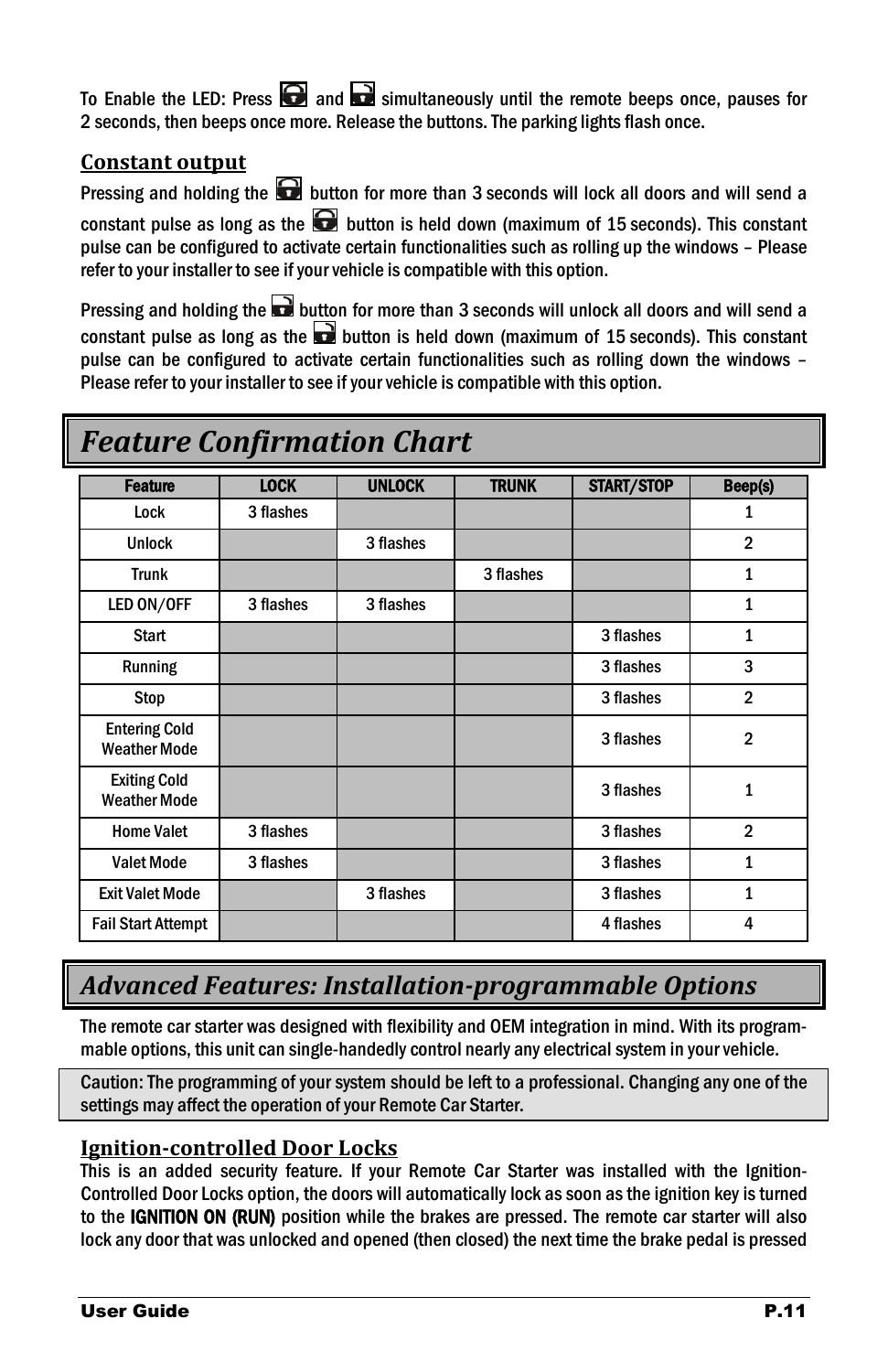(only when doors are monitored). When the key is turned to the OFF position, the doors will automatically be unlocked.

#### <span id="page-11-0"></span>**Secure Lock**

(Disabled by default.) Before your vehicle can be remote-started, the factory security system must first be disarmed. The Secure Lock feature may be required on certain vehicle models with factory security systems that automatically unlock the doors when the security system is disarmed.

To keep your vehicle protected when the factory security system is disarmed for a remote start, Secure Lock will relock your doors as soon as the vehicle is started. Once the engine is shut down by remote or after its runtime has expired, Secure Lock will also rearm your factory security system and relock the doors.

#### <span id="page-11-1"></span>**Safe Start**

This feature will eliminate accidental remote starts, e.g. when children are playing with the transmitter.

Safe start enabled: If this feature is enabled, the user must press the  $\boxtimes$  button twice within 3 seconds to remote-start the vehicle.

Swap start (2-way remote): If this feature is enabled;

- 1. Press and release the **AUX** button.
- 2. The **b**utton on the transmitter will light up.
- 3. While it is lit, press  $\bigodot$  to remote start the car.

The AUX 2 output can be activated by pressing the  $\mathcal H$  button.

#### Swap start (1-way remote): If this feature is enabled:

- 1. Rapidly press AUX twice. The remote's LED will start flashing.
- 2. While the LED is flashing, press  $\bigodot$  to remote start the car.

The AUX 2 output can be activated by pressing the  $\mathcal B$  button.

#### <span id="page-11-2"></span>**Engine Run Time**

If you have a gas engine, your Remote Car Starter can be programmed to run the engine for 3, 15, or 25 minutes (15 minutes by default). If you have a diesel engine, the Remote Car Starter can be programmed to run the engine for 8, 20, or 30 minutes (20 minutes default).

#### <span id="page-11-3"></span>**Turbo Mode**

If Turbo Mode is configured at installation, it will allow a turbocharger to idle down after the user leaves the vehicle: the unit will take over the vehicle and keep it running for 60 seconds (or until it is shut down by remote control), then shut down the engine.

If your vehicle has an automatic transmission, proceed as follows to set the system to Turbo Mode:

1. With the engine running, make sure to release the brake pedal and press the  $\Box$ .  $\Box$  or  $\mathcal H$  button on the transmitter until the parking lights come ON.

Note: SmartStart™ can be setup to use the SmartStart™ icon to activate Turbo mode.

- 2. Remove the ignition key from the ignition switch. The engine will continue running.
- 3. Exit the vehicle and close all doors, hood and trunk.
- 4. Press the  $\blacktriangleright$  button; this will lock the doors, arm the OEM-style alarm (if configured) and confirm that the vehicle is in Turbo Mode.
- 5. The engine will shut down after 60 seconds.

If your vehicle has a manual transmission, follow all steps of the Ready Mode routine (page[-6\)](#page-5-1) to activate Turbo Mode. At the last step, press either: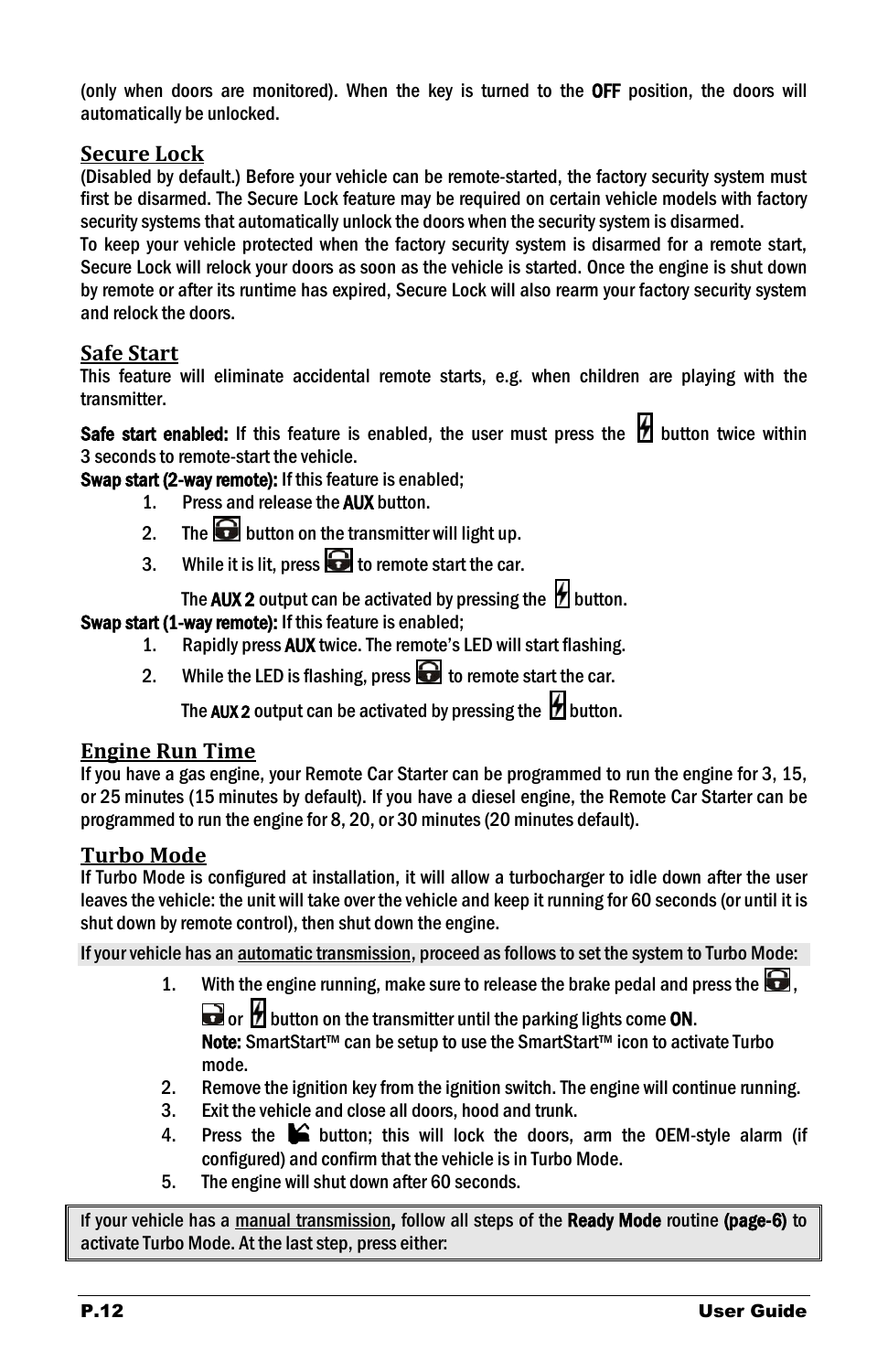- to lock the doors and have the engine shut down after 60 seconds; The parking lights will flash 3 times and remain lit. The OEM-style alarm and starter kill (if configured) will be armed.
- $\overrightarrow{a}$  to unlock the doors and have the engine shut down after 60 seconds; The parking lights will flash 3 times and remain lit.
- $H$  to shut down the engine without affecting the doors.

Note: The vehicle will enter Ready Mode once the engine run time expires.

#### <span id="page-12-0"></span>**"Home ValetTM" Mode**

If configured at installation, this feature will remotely set the vehicle to a no-remote-start mode: if the vehicle is parked indoors there is no danger of it starting accidentally by remote control. If the vehicle has a manual transmission, it should be set into ready mode before activating the Home Valet™.

Note: Once the Home Valet Mode is activated, the vehicle will not start by remote, but the OEM alarm functions will remain active.

To take the system into home valet mode:

- 1. Press the  $\Box$  or  $\Box$  button.
- 2. Within 3 seconds, press the  $\Box$  and  $\partial$  buttons simultaneously until the remote beeps twice.

To take the system out of home valet mode:

- Turn the ignition key to the IGNITION ON (RUN) position.
	- The system will warn you if someone attempts to start your vehicle while it stands in home valet mode. The parking lights will:
		- Turn ON then OFF; then Flash twice, pause; then Flash twice again.

#### <span id="page-12-1"></span>**AUX 1**

Note: This 500 mA negative Aux 1 output can be used for many different applications

#### Priority door:

This great feature allows the user to unlock solely the driver's door with a single press of the button on the transmitter, and to unlock the other doors, if desired, by pressing the  $\square$  button for a second time.

The output will provide a 1-second negative output when the  $\Box$  button is pressed a second time on the transmitter.

#### Horn Confirmation:

AUX 1 can be programmed to trigger the horn every time the  $\blacksquare$  button is pressed, or when the

**button is pressed twice within 3 seconds. When horn confirmation is activated, panic mode is** enabled. If horn confirmation is disabled, panic mode will not be available.

#### <span id="page-12-2"></span>**AUX 2**

| If configured at installation, this feature can be activated by pressing the <b>AUX</b> (or Shift) button, |  |  |  |  |
|------------------------------------------------------------------------------------------------------------|--|--|--|--|
| followed by pressing and holding the lit up $\blacksquare$ button to activate AUX 2.                       |  |  |  |  |

#### <span id="page-12-3"></span>**Horn Timing Adjustment**

The pulse duration can be configured by your installer (from 5 ms to 200 ms).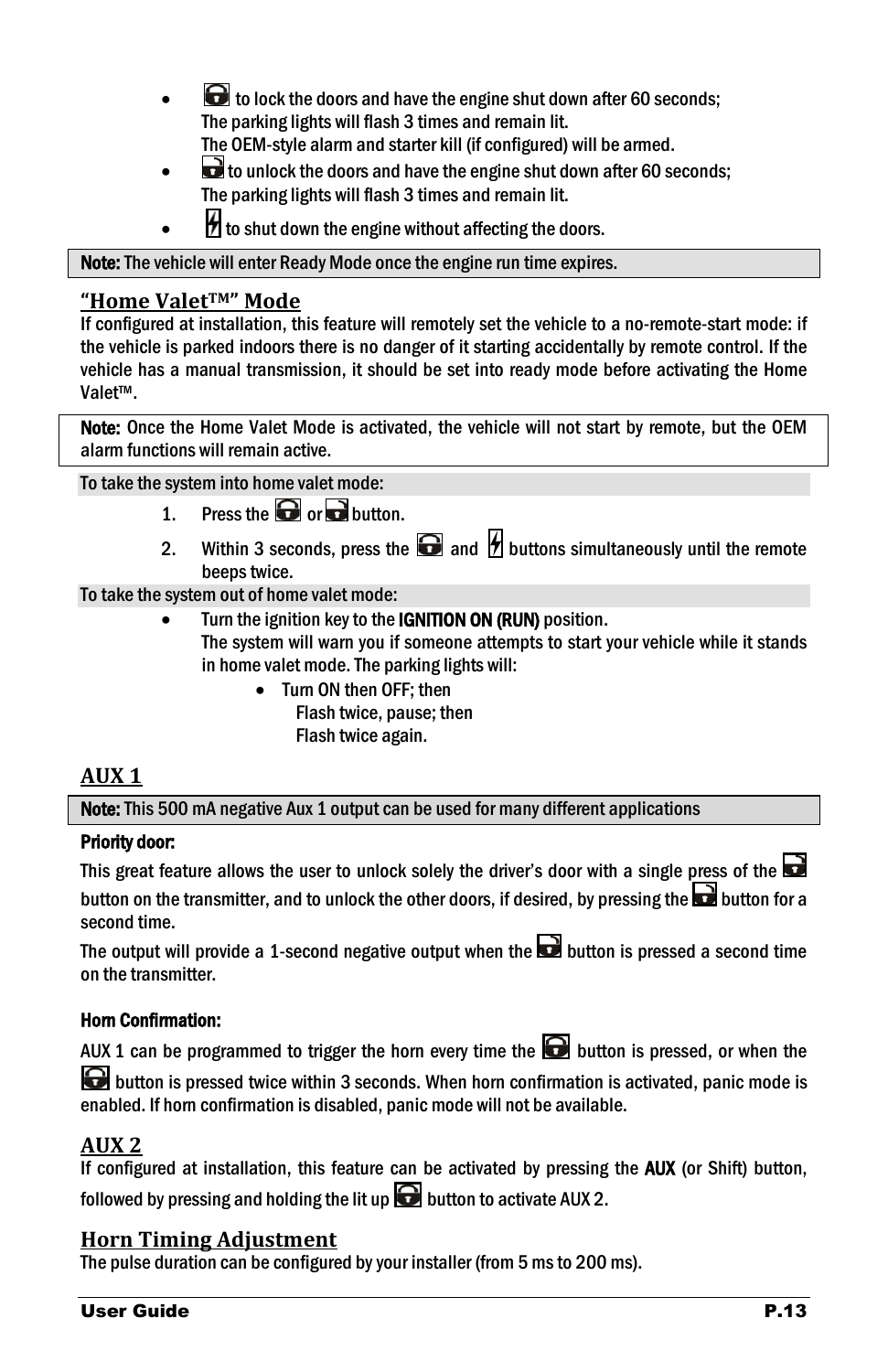#### <span id="page-13-0"></span>**Multi-car Operation**

This option allows the owner of two vehicles, both equipped with the same Remote Car Starter model, to control both systems with a single remote control. To control the second vehicle:

| 0R |  |
|----|--|
|    |  |
|    |  |
|    |  |
|    |  |
|    |  |

Note: If the multi-level features have been modified from their default state by your installer, the AUX button may have to be pressed once, twice or three times, according to the option you chose.

#### <span id="page-13-1"></span>**OEM-Style Alarm**

The OEM-style alarm (if configured by your installer) monitors the doors, hood and ignition switch of your vehicle. It will sound the horn if a door or the hood is opened, or if the key is turned into the IGNITION ON position.

To arm the OEM-style alarm, press the  $\bigodot$  button on the transmitter.

-The OEM-style alarm will ONLY arm if the  $\blacksquare$  button on the transmitter is pressed. The LED on the antenna will flash slowly to indicate that the OEM-style alarm is now armed.

To disarm the OEM-style alarm, press the  $\Box$  button on the transmitter.

-To stop the horn from sounding if the OEM-style alarm is triggered, press the  $\blacksquare$  or  $\blacksquare$ button, or put the system in and out of Valet Mode (See pag[e 8\).](#page-7-4)

#### <span id="page-13-2"></span>**Intrusion Codes via horn**

The system monitors the following:

- Doors
- Hood
- **Ignition**

Note: If an intrusion has occurred the HORN will sound for a maximum of 1 minute.

If an intrusion has occurred and  $\Box$  pressed, the horn provides an intrusion code corresponding to the type of intrusion that occurred.

| $1x = power$ interruption | $4x =$ Doors intrusion |
|---------------------------|------------------------|
| 3x = Hood                 | 6x = Ignition          |

## <span id="page-13-3"></span>*Vehicle Status Request*

The status request feature allows the user to see the status of the vehicle  $\longrightarrow$  i.e.: if the doors are locked or unlocked or if the vehicle is in cold weather mode, home valet mode, in valet mode or how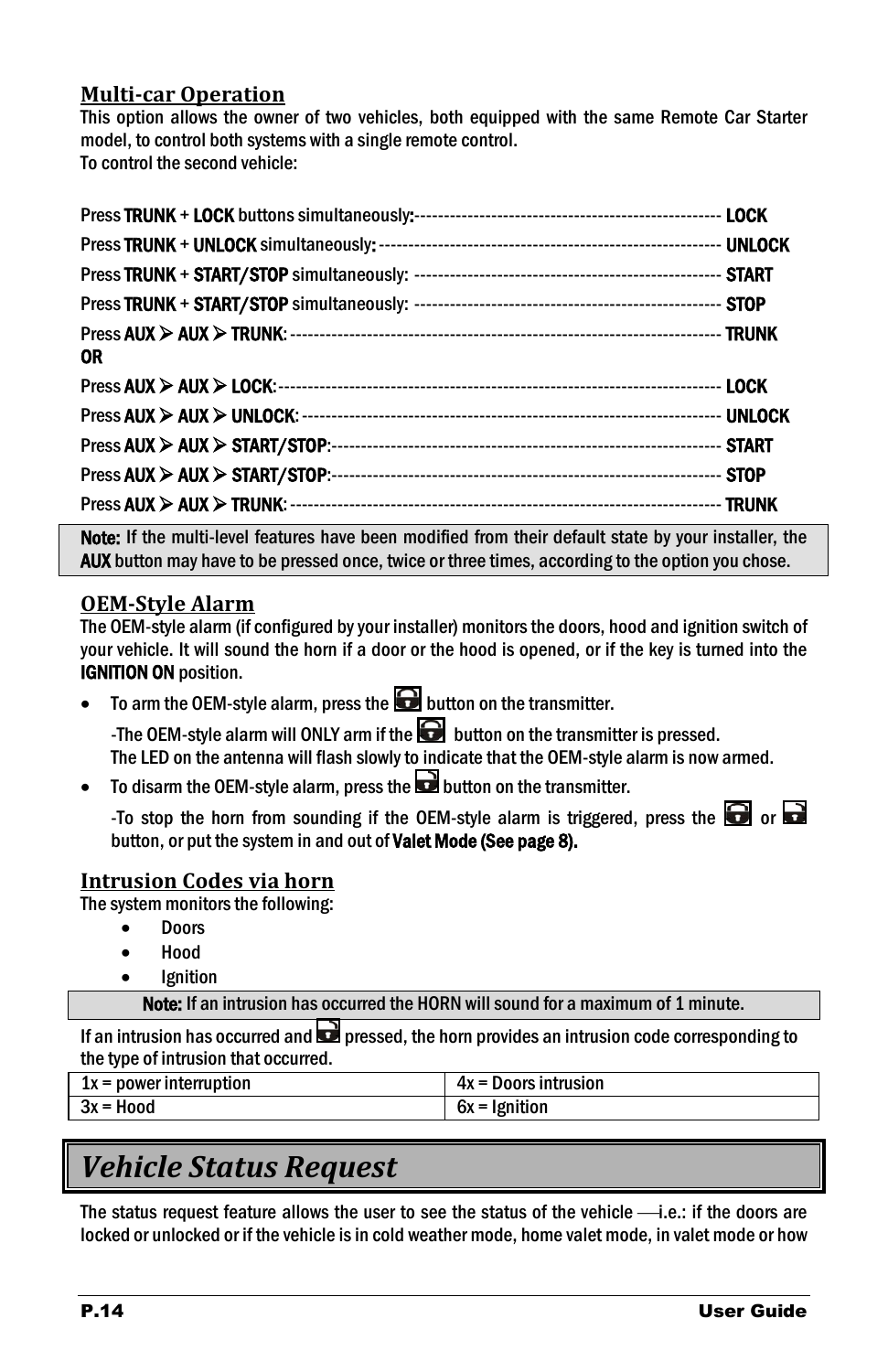much time is left in the run time cycle. The following charts (Tables 1, 2 and 3) indicate the confirmation sequences.

To retrieve the vehicle status:

Press and release the AUX button then press and release the  $\blacksquare$  button (there will be a beep). The transmitter will then flash the corresponding sequence of LED's depending on the vehicle's status.

- $\cdot$  If the engine is NOT running
- $\cdot$  If the vehicle is in or out of ready mode
- If the engine IS running under a remote start (if the doors are locked) or (if the doors are unlocked).

The status request feature is a two-step procedure:

- The first sequence of flashes denotes if the vehicle's doors are locked or unlocked.
- The second sequence of flashes (if applicable) denotes if the vehicle is Cold Weather mode, Home valet mode, or, Valet mode.
- If there is no second sequence transmission, then the vehicle is none of the 3 mentioned features (Cold weather mode, Home valet mode or Valet mode).

| <b>STATUS</b>               | <b>SEQUENCE</b>                      | <b>LOCK</b> | <b>UNLOCK</b> | <b>TRUNK</b> | <b>START/STOP</b> | Beep(s)        |
|-----------------------------|--------------------------------------|-------------|---------------|--------------|-------------------|----------------|
| Lock                        |                                      | 3 flashes   |               |              |                   | 1              |
| <b>Unlock</b>               |                                      |             | 3 flashes     |              |                   | $\mathbf{2}$   |
|                             | $1st$ sequence<br>if locked          | 3 flashes   |               |              |                   | $\overline{2}$ |
| <b>Cold Weather</b>         | $1st$ sequence<br>if unlocked        |             | 3 flashes     |              |                   | $\overline{2}$ |
|                             | 2 <sup>nd</sup> sequence             |             |               |              | 1 second          |                |
| Home<br><b>Valet</b>        | $1st$ sequence<br>if locked          | 3 flashes   |               |              |                   | 2              |
|                             | $1^{\rm st}$ sequence<br>if unlocked |             | 3 flashes     |              |                   | $\overline{2}$ |
|                             | 2 <sup>nd</sup> sequence             | 1 second    |               |              | 1 second          |                |
|                             | $1st$ sequence<br>if locked          | 3 flashes   |               |              |                   | $\mathbf{1}$   |
| <b>Valet</b><br><b>Mode</b> | 1st sequence<br>if unlocked          |             | 3 flashes     |              |                   | $\mathbf{1}$   |
|                             | 2 <sup>nd</sup> sequence             | 1 second    |               |              | 1 second          |                |

#### <span id="page-14-0"></span>**Status Request When the Engine IS NOT Running**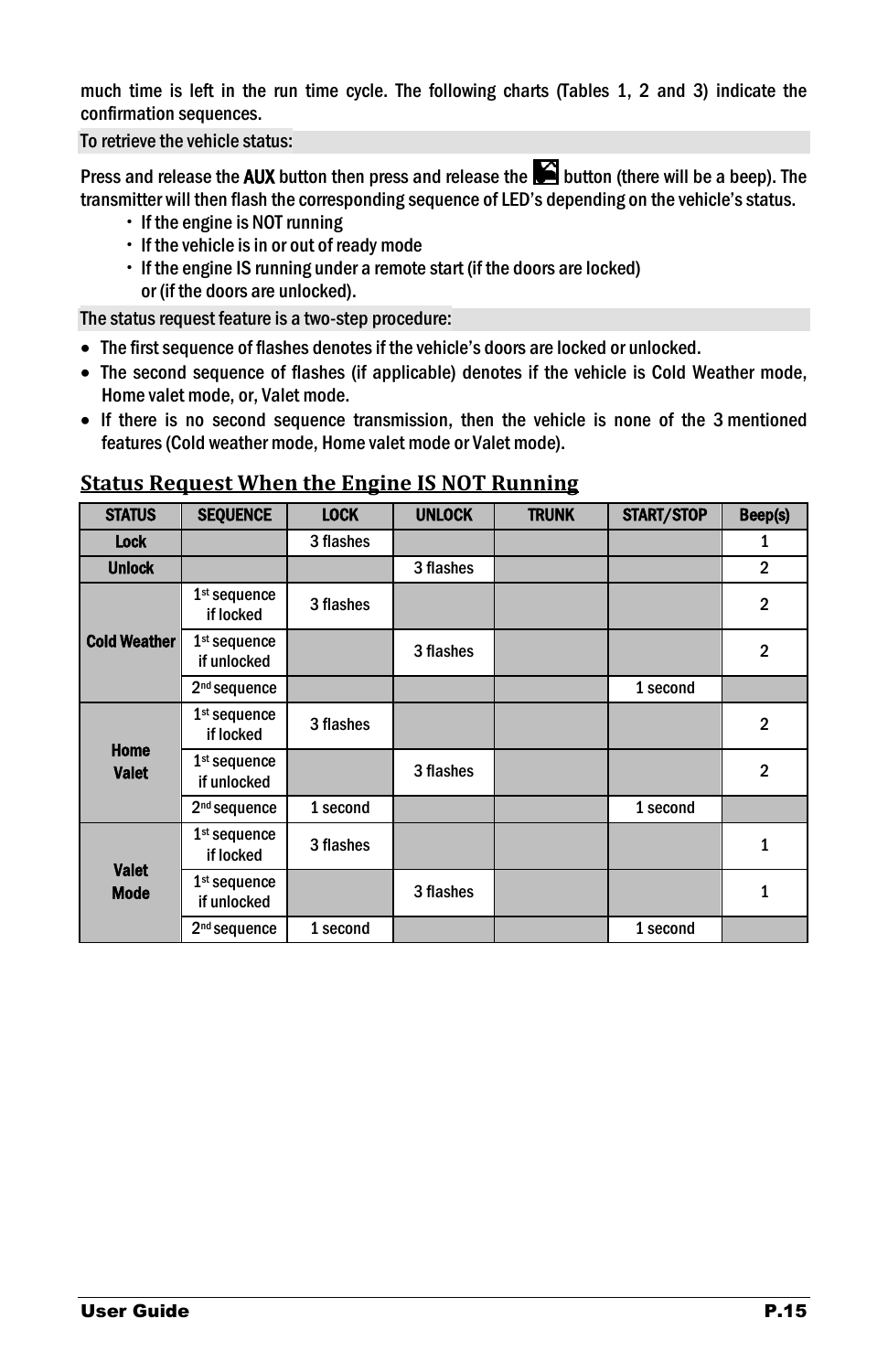#### <span id="page-15-0"></span>**Status Request When the Engine is Running**

#### When the vehicle doors are locked:

The LED # 1 will flash 3 times to denote that the vehicle's doors are locked.

#### When the vehicle doors are unlocked:

The LED # 2 will flash 3 times to denote that the vehicle's doors are unlocked.

#### And: RUN TIME Beep(s LED #1 LED #2 LED #3 LED #4 If there is more than 3/4 of Run time cycle  $\begin{array}{|c|c|c|c|c|}\n\hline\n\end{array}$  3  $\begin{array}{|c|c|c|c|c|}\n\hline\n\end{array}$  ON for 1-sec  $\begin{array}{|c|c|c|c|c|}\n\hline\n\end{array}$  ON for 1-sec  $\begin{array}{|c|c|c|c|c|}\n\hline\n\end{array}$  ON for 1-sec If there is more than half of run time cycle **3** ON for 1-sec **ON for 1-sec** ON for 1-sec If there is more than 1/4 of run time cycle <sup>3</sup> ON for 1-sec ON for 1-sec If there is less than 1/4 of run time cycle  $\begin{array}{|c|c|c|c|c|c|}\n\hline\n\text{run time cycle} & \text{3} & \text{ON for 1-sec}\n\end{array}$

#### <span id="page-15-1"></span>**Ready Mode Status Request**

| <b>STATUS</b>               | <b>SEQUENCE</b>                         | <b>LED#1</b> | <b>LED #2</b> | LED#3 | <b>LED #4</b> | Beep(s) |
|-----------------------------|-----------------------------------------|--------------|---------------|-------|---------------|---------|
| In Ready                    | if locked                               | 3 flashes    |               |       |               |         |
| Mode                        | if unlocked                             |              | 3 flashes     |       |               | 2       |
| Out of<br><b>Ready Mode</b> | 1 <sup>st</sup> sequence<br>if locked   | 3 flashes    |               |       |               |         |
|                             | 1 <sup>st</sup> sequence<br>if unlocked |              | 3 flashes     |       |               | 2       |
|                             | 2 <sup>nd</sup> sequence                |              |               |       | 4             |         |